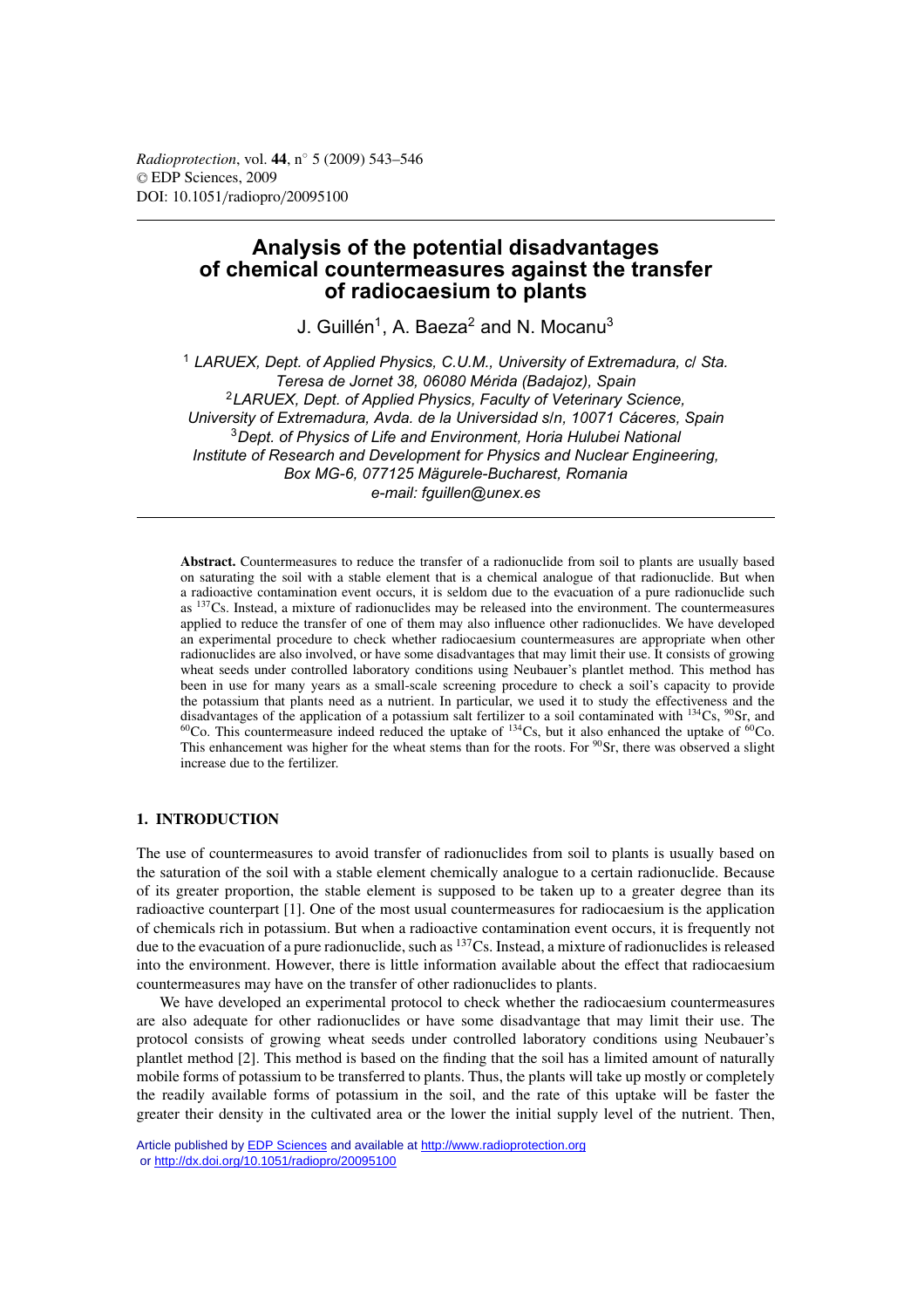## 544 RADIOPROTECTION

if no supplementary potassium is added as fertilizer to the soil, the plants may extract part of its less available forms or some available chemical analogues to cover their nutritional needs. The method has been used for many years as a small-scale screening procedure to check a soil's capacity to provide the necessary potassium for plants as nutrient. In the present work, we apply the method to study the effectiveness and the disadvantages of the application of a potassium salt to a soil contaminated with  $137Cs$ ,  $90Sr$ , and  $60Co$ .

# **2. MATERIAL AND METHODS**

#### **2.1 Experimental Protocol**

850 g of dry soil, previously passed through a steel sieve (mesh size of 2 mm), was contaminated in the laboratory with a solution containing a mixture of  $^{134}Cs$ ,  $^{60}Co$ , and  $^{90}Sr$ . The specific activities of the radionuclides applied to the soil were 3200, 30 600, and 690 Bq/kg d.w., respectively. Following the addition of the radionuclides, the soil was mixed manually to obtain a uniform distribution of the radionuclides in its mass. This homogeneity of the radioactive contamination of the soil was checked by measuring the activity of  $134Cs$  and  $60Co$  in 6 samples of the soil, taken at random from the whole amount. The dispersion of the measured values was  $3.3\%$  for  $^{134}Cs$  and  $2.2\%$  for  $^{60}Co$ .

We then used this soil in an experimental laboratory model of a simple soil-plant system based on a slight modification of the procedure originally described in NEUBAUER's plantlet method [2]. This involved growing wheat plantlets to the "two-leaves" stage on a limited amount of soil, from the caryopsis (seed) phase, in a period of time of approximately three weeks. The trials were carried out in triplicate in PVC pots containing 50 g of soil and 100 selected wheat caryopsides with germination viability of over 90%. Prior to sowing the seeds, all the pots were moistened to just 10% below the total water capacity of 36%, weighed, and then sealed hermetically with transparent PVC foil (to avoid water loss by evaporation) and left for three weeks for the soil to reach ionic equilibrium. After that period, the wheat caryopsides were distributed over the soil of each pot, which was then again covered with transparent PVC foil for the first week to prevent excessive water loss by evaporation. Three weeks later, the wheat plantlets had reached the "two-leaves" stage, and were harvested, separating in each replicate the harvested stems and roots. The samples were kept under controlled laboratory conditions, with no direct exposure to sunlight, at room temperature, and with the soil moisture adjusted periodically to the level of the initial moisture of the soil.

To evaluate the influence of chemical countermeasures, in some experiments we added a potassiumbased fertilizer (in the form of KCl) to the soil at the standard rate of 200 kg K/ha, which implied in our case the addition of 100 mg K/pot. There were thus four experiments:

- $\triangleright$  Exp. A: Wheat plantlets grown in uncontaminated and unfertilized soil.
- $\triangleright$  Exp. C: Wheat plantlets grown in radioactively contaminated, unfertilized soil.
- $\triangleright$  Exp. AF: Wheat plantlets grown in uncontaminated, potassium-fertilized soil.
- ➢ Exp. F: Wheat plantlets grown in radioactively contaminated, potassium-fertilized soil.

Experiments AF and A, in which wheat plantlets were grown with and without added potassium-based fertilizer in uncontaminated soil, acted as control experiments to check the plantlet method.

### **2.2 Radioactivity analyses**

Gamma spectrometry was carried out using an n-type germanium detector with a 25% relative efficiency, a 1.87 keV resolution for the 1332 keV  ${}^{60}$ Co peak, and a peak-to-Compton ratio of 57.5 : 1.

The procedure followed for strontium extraction was based on separation by ion exchange columns [3]. First, the sample was calcined at 600 ◦C to eliminate the organic matter prior to the radiochemical separation. Then it was acid digested, ethylenediaminetetraacetic acid (EDTA) was added to chelate the calcium present, and the pH was adjusted to 4.8. The sample was passed through a Dowex  $50W \times 8$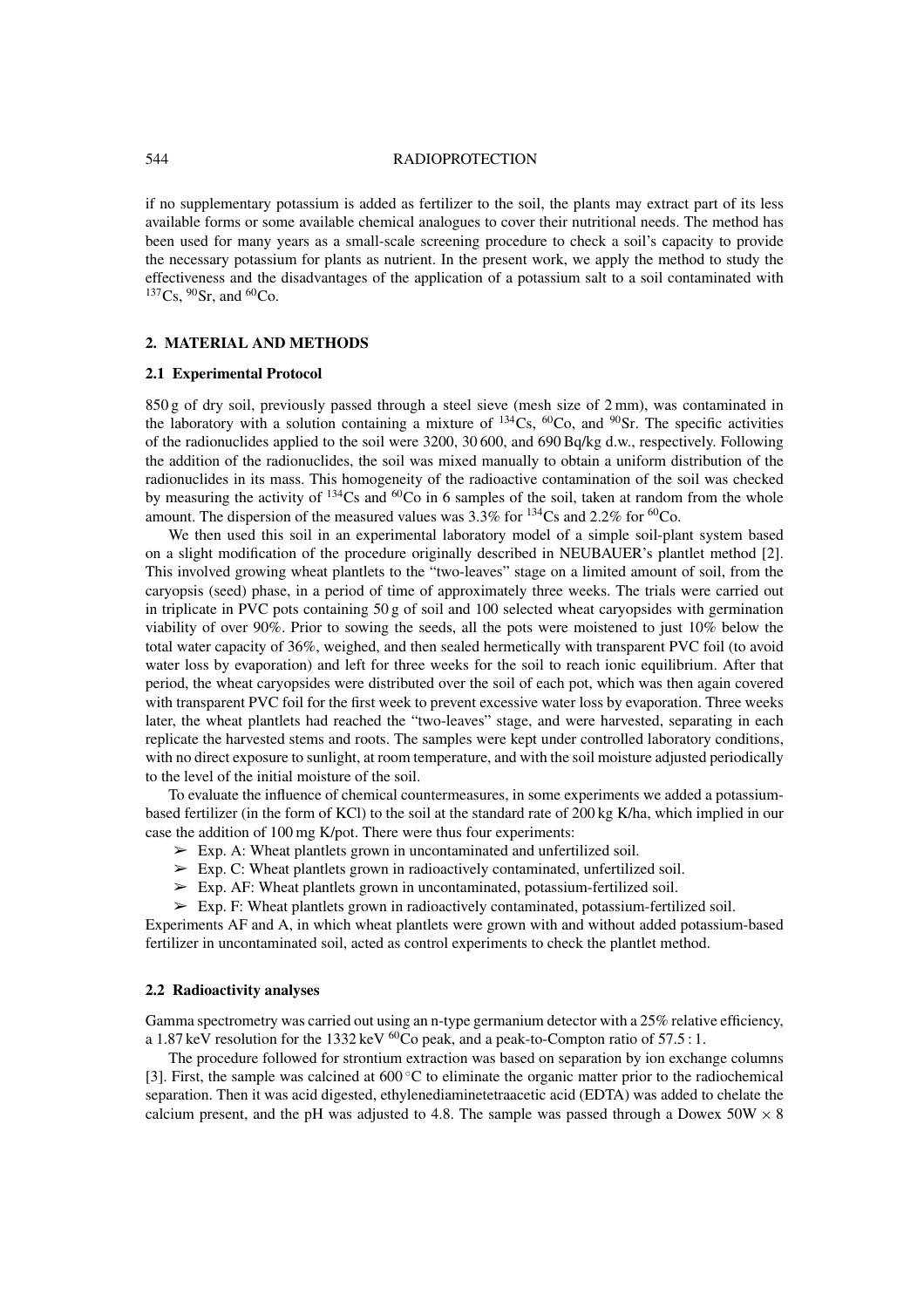#### ECORAD 2008 545

resin column which only retains strontium at that pH. The strontium was recovered from the resin with NaCl and then precipitated at pH  $\frac{8}{3}$  as SrCO<sub>3</sub> onto a 5-cm diameter striated planchet. The chemical recovery was determined by gravimetry. Once  ${}^{90}Sr~^{90}Y$  equilibrium had been reached, the sample was measured in a low background gas-flow proportional counter (Canberra Model 2401).

# **3. RESULTS AND CONCLUSIONS**

The activity levels detected for  $^{134}Cs$ ,  $^{60}Co$ , and  $^{90}Sr$ , and the dry masses obtained in experiments C and F, are listed in Table 1. The addition of the potassium-based fertilizers had little effect on the amount of plant mass obtained in experiment F relative to C. There was observed a slight increase of the mass of the stem relative to the roots. However, the effect of this fertilizer on the activity level of  $^{134}Cs$  was greater. The activity level in the stem was reduced from a mean value of 230 Bq/kg d.w. to almost the detection limit (60 Bq/kg d.w.), and indeed in only one replicate did we detect  $^{134}$ Cs above that threshold,  $(134 \pm 60)$  Bq/kg d.w. In the roots, there was only a slight decrease in the <sup>134</sup>Cs activity level which was not statistically significant. This decrease in the 134Cs uptake by the stems was predictable, as it had been observed previously by other workers for different species of plants [1, 3–5].

However, the effect of the potassium fertilizer was not limited to reducing the radiocaesium uptake by the wheat plantlets. The activity levels of  $^{60}$ Co showed that the addition of the potassium fertilizer enhanced the uptake of this radioisotope by both stem and roots. In addition, it was observed that the relative increase in the uptake of  ${}^{60}Co$  was greater in the stems than in the roots, with factors of 4.6 and 2.2, respectively. This suggested that the addition of KCl as fertilizer, with the probable increase in  $K^+$  in the soil solution, made the  ${}^{60}Co$  content of the soil more available for uptake. Lastly, the activity levels for 90Sr with the potassium fertilizer seemed to be slightly higher than those obtained in the unfertilized experiment, although, due to the associated uncertainties, the differences were not statistically significant.

**Table 1.** Mean values and standard deviations of the dry mass obtained in each experiment, expressed in g d.w., and of the <sup>134</sup>Cs, <sup>60</sup>Co, and <sup>90</sup>Sr activity levels, expressed in Bq/kg d.w., detected in stems and roots obtained in experiments C (without added potassium-based fertilizer) and F (with added potassium-based fertilizer). S/R means the ratio Stem/Root. D.L. = Detection Limit.

| <b>Experiment</b> |             | Mass(g d.w.)      | $^{134}Cs$      | $^{60}Co$         | 90Sr          |
|-------------------|-------------|-------------------|-----------------|-------------------|---------------|
|                   | <b>Stem</b> | $1.22 \pm 0.05$   | $230 \pm 60$    | $3140 \pm 460$    | $890 \pm 80$  |
|                   | Root        | $0.573 \pm 0.015$ | $930 \pm 190$   | $32800 \pm 4000$  | $280 \pm 28$  |
|                   | S/R         | $2.13 \pm 0.12$   | $0.25 \pm 0.08$ | $0.096 \pm 0.018$ | $3.2 \pm 0.6$ |
| F                 | <b>Stem</b> | $1.39 \pm 0.07$   | D.L.            | $14400 \pm 2100$  | $1000 \pm 40$ |
|                   | Root        | $0.58 \pm 0.06$   | $890 \pm 190$   | $71000 \pm 8700$  | $350 \pm 70$  |
|                   | S/R         | $2.42 \pm 0.24$   | D.L.            | $0.20 \pm 0.04$   | $3.0 \pm 0.7$ |

The process of transfer of radionuclides from soil to the different fractions was quantified by means of the transfer factors, TF, as defined in Equation (1). The TF values for  $^{134}Cs$ ,  $^{60}Co$ , and  $^{90}Sr$ , corresponding to stems and roots and are listed in Table 2.

$$
TF = \frac{Bq/kg d.w. \text{(stem/root)}}{Bq/kg \text{ soil}}
$$
 (1)

In the unfertilized experiment, C, the highest transfer factor for the stems was that of  $90$ Sr, much greater than those of <sup>60</sup>Co and <sup>134</sup>Cs. But for the roots, the highest was <sup>60</sup>Co, followed by <sup>90</sup>Sr and <sup>134</sup>Cs. This suggested a different accumulation of radionuclides in stem and roots. The application of potassium fertilizer led to decreased TF values for  $^{134}Cs$  in stems, within the range <0.39–0.83, whereas the TF values for root were of the same order as in the unfertilized experiment.<sup>134</sup>Cs had the lowest transfer factor in all the experiments, and was located mainly in the roots. The TF values for <sup>60</sup>Co increased